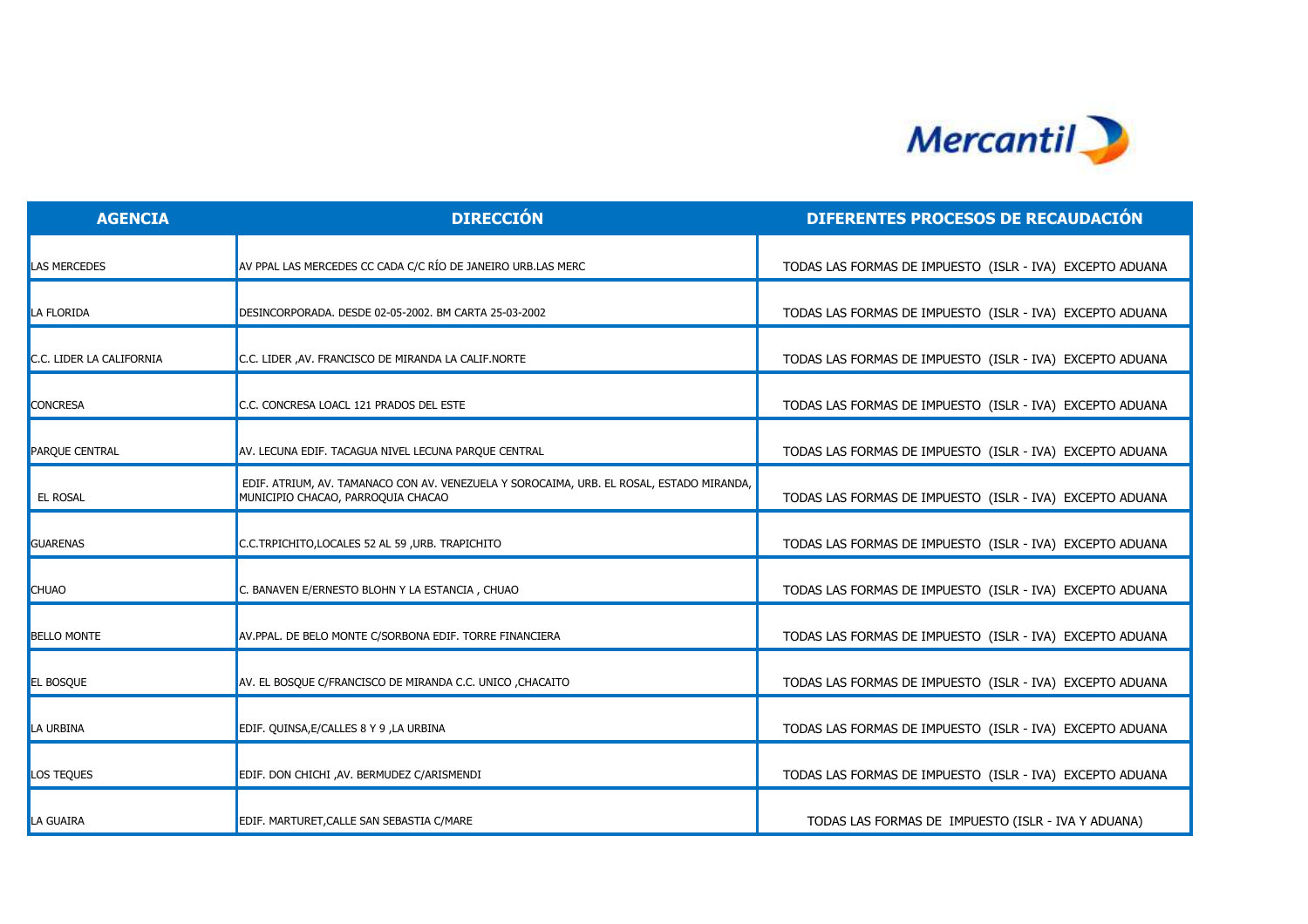| C.C. MULTIPLAZA PARAISO | AV. PAEZ                                                     | TODAS LAS FORMAS DE IMPUESTO (ISLR - IVA) EXCEPTO ADUANA |
|-------------------------|--------------------------------------------------------------|----------------------------------------------------------|
| VALENCIA PLAZA BOLÍVAR  | EDIF.MERCANTIL CALLE COLOMBIA, FTE.PLAZA BOLIVAR             | TODAS LAS FORMAS DE IMPUESTO (ISLR - IVA) EXCEPTO ADUANA |
| <b>BEJUMA</b>           | CALLE PAEZ NRO.9-24                                          | TODAS LAS FORMAS DE IMPUESTO (ISLR - IVA) EXCEPTO ADUANA |
| <b>BARQUISIMETO</b>     | AV. 20 E/CALLES 34 Y 35                                      | TODAS LAS FORMAS DE IMPUESTO (ISLR - IVA) EXCEPTO ADUANA |
| PUERTO LA CRUZ          | EDIF. TORRE GRAND, CALLE GUARAGUAO C/C ARISMENDI.            | TODAS LAS FORMAS DE IMPUESTO (ISLR - IVA Y ADUANA)       |
| PUERTO ORDAZ            | EDIF. MERCANTIL, AV. VENEZUELA C/VIA BOLIVAR                 | TODAS LAS FORMAS DE IMPUESTO (ISLR - IVA Y ADUANA)       |
| <b>ARAURE</b>           | AV. 5 DE DICIEMBRE C/LOS CAOBOS, EDIF.VENEZIA                | TODAS LAS FORMAS DE IMPUESTO (ISLR - IVA) EXCEPTO ADUANA |
| <b>BARINAS</b>          | C.C.BARINAS AV.23 DE ENERO CON CALLE AGUSTÍN CODAZZI         | TODAS LAS FORMAS DE IMPUESTO (ISLR - IVA) EXCEPTO ADUANA |
| LA VICTORIA             | UNICENTRO LA VICTORIA, AV. FRANCISCO LORETO C7GARCIA DE SENA | TODAS LAS FORMAS DE IMPUESTO (ISLR - IVA) EXCEPTO ADUANA |
| <b>SANTA BARBARA</b>    | 1RA. CALLE C/AV. 9NRO. 9-4                                   | TODAS LAS FORMAS DE IMPUESTO (ISLR - IVA) EXCEPTO ADUANA |
| CDAD. OJEDA             | C.C.CIUDAD OJEDA, CALLE VARGAS E/BERMUDEZ Y VENEZUELA        | TODAS LAS FORMAS DE IMPUESTO (ISLR - IVA) EXCEPTO ADUANA |
| VALERA                  | AV. BOLIVAR SECTOR LA PLATA                                  | TODAS LAS FORMAS DE IMPUESTO (ISLR - IVA) EXCEPTO ADUANA |
| <b>TUCUPIDO</b>         | EDIF. MERCANTIL, CALLE RICAURTE E/MADARIAGA Y BERMUDEZ       | TODAS LAS FORMAS DE IMPUESTO (ISLR - IVA) EXCEPTO ADUANA |
| PUNTO FIJO              | EDIF BM AV. BOLIVAR C/C GIRADOL                              | TODAS LAS FORMAS DE IMPUESTO (ISLR - IVA Y ADUANA)       |
| <b>GUANARE</b>          | CARRERA 5TA C7CALLE 7                                        | TODAS LAS FORMAS DE IMPUESTO (ISLR - IVA) EXCEPTO ADUANA |
| LOMAS DEL ESTE          | C.C. LOMAS DEL ESTE, AV. ROTARIA URB. LOMAS DEL ESTE         | TODAS LAS FORMAS DE IMPUESTO (ISLR - IVA) EXCEPTO ADUANA |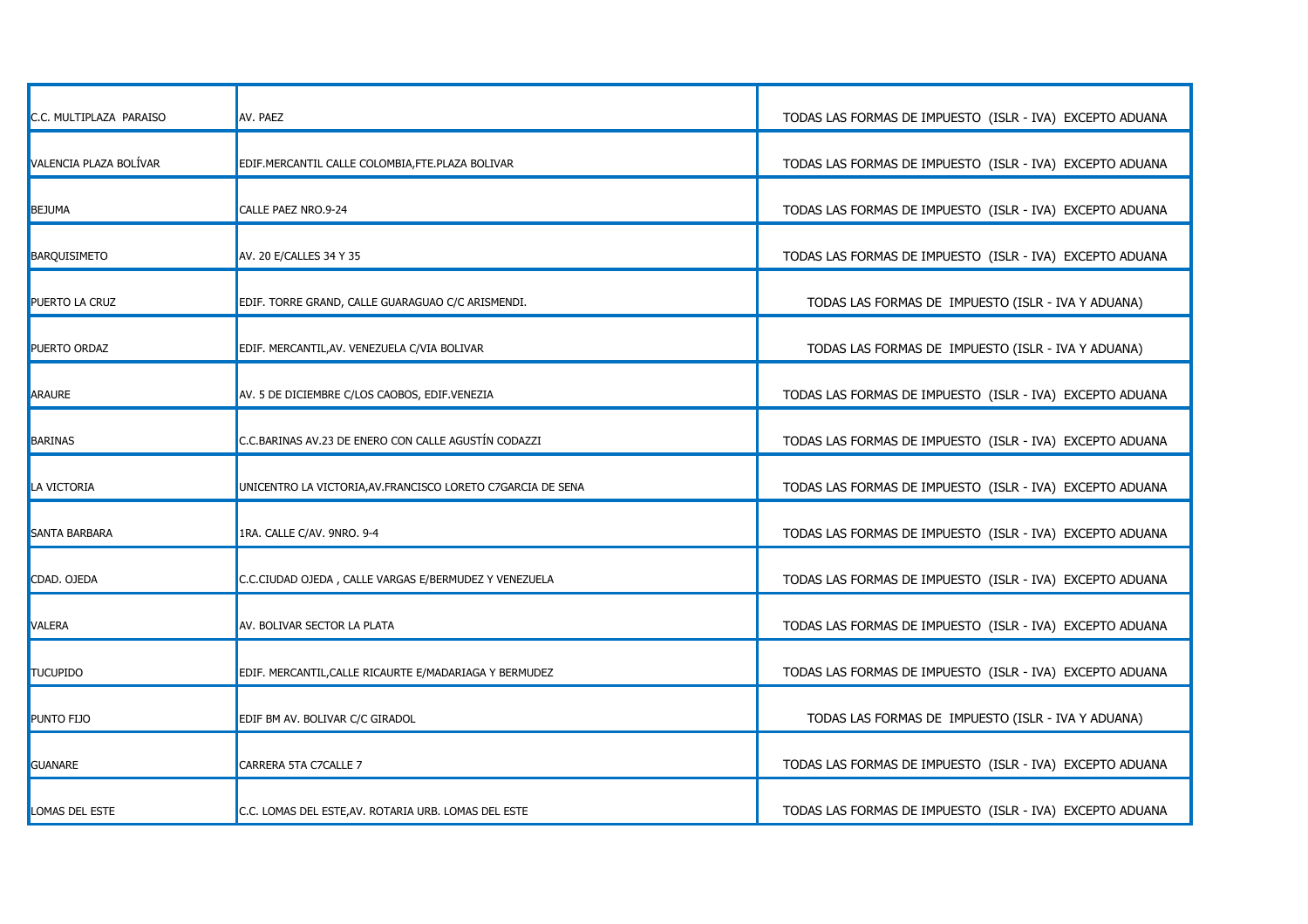| <b>CAGUA</b>           | CALLE CAGIGAL C/C PROLONGACIÓN AV SABANA LARGA MOD 7 LOCAL68 | TODAS LAS FORMAS DE IMPUESTO (ISLR - IVA) EXCEPTO ADUANA |
|------------------------|--------------------------------------------------------------|----------------------------------------------------------|
| <b>SAN FELIPE</b>      | AV. LIBERTADOR ENTRE AV CARACAS Y CALLE 9                    | TODAS LAS FORMAS DE IMPUESTO (ISLR - IVA) EXCEPTO ADUANA |
| <b>SAN CRISTOBAL</b>   | AV. LAS LOMAS C/LIBERTADOR                                   | TODAS LAS FORMAS DE IMPUESTO (ISLR - IVA Y ADUANA)       |
| <b>CIUDAD BOLIVAR</b>  | AV. 17 DE DICIEMBRE C.C. ANGOSTURA                           | TODAS LAS FORMAS DE IMPUESTO (ISLR - IVA) EXCEPTO ADUANA |
| MERIDA                 | EDIF. TORRE LOS ANDES AV. 5 C/CALLE 18                       | TODAS LAS FORMAS DE IMPUESTO (ISLR - IVA) EXCEPTO ADUANA |
| CUMANA                 | AV. GRAN MARISCAL E/3RA Y 4TA TRANSV.C.C. GRAN AVENIDA       | TODAS LAS FORMAS DE IMPUESTO (ISLR - IVA) EXCEPTO ADUANA |
| <b>EL TIGRE</b>        | C.C.PETRUCCI,AV. FRANCISCO DE MIRANDA C/WINSTON CHURCHILL    | TODAS LAS FORMAS DE IMPUESTO (ISLR - IVA) EXCEPTO ADUANA |
| SAN FERNANDO DE APURE  | EDIF.HERMANOS CHANG P.B.AV.PASEO LIBERTADOR                  | TODAS LAS FORMAS DE IMPUESTO (ISLR - IVA) EXCEPTO ADUANA |
| CABIMAS                | EDIF. AUTOMOTRIZ CABIMAS. CALLE EL ROSARIO, SECTOR LA PLAZA  | TODAS LAS FORMAS DE IMPUESTO (ISLR - IVA) EXCEPTO ADUANA |
| IRAPA                  | CALLE BOLIVAR NRO. 68                                        | TODAS LAS FORMAS DE IMPUESTO (ISLR - IVA) EXCEPTO ADUANA |
| PUERTO CABELLO         | C.C. CUMBOTO CALLE 1 LOCALES N° 5 AL 7 URB. CUMBOTO NORTE    | TODAS LAS FORMAS DE IMPUESTO (ISLR - IVA Y ADUANA)       |
| MATANZAS               | SIDOR , ZONA INDUSTRIAL MATANZAS                             | TODAS LAS FORMAS DE IMPUESTO (ISLR - IVA Y ADUANA)       |
| SAN JUAN DE LOS MORROS | EDIF.DOÑA ELVIRA AV. BOLIVAR C/RIVAS                         | TODAS LAS FORMAS DE IMPUESTO (ISLR - IVA) EXCEPTO ADUANA |
| COCHE                  | EDIF. ZEA, CALLE ZEA_URB. DELGADO CHALBAUD, COCHE            | TODAS LAS FORMAS DE IMPUESTO (ISLR - IVA) EXCEPTO ADUANA |
| <b>CENTRO PLAZA</b>    | TORRE D, AV FRANCISCO DE MIRANDA, CENTRO PLAZA LOS PALOS GDE | TODAS LAS FORMAS DE IMPUESTO (ISLR - IVA) EXCEPTO ADUANA |
| CHACAO                 | AV. FRANCISCO DE MIRANDA, E/GUAICAIPURO Y BOLIVAR, CHACAO    | TODAS LAS FORMAS DE IMPUESTO (ISLR - IVA) EXCEPTO ADUANA |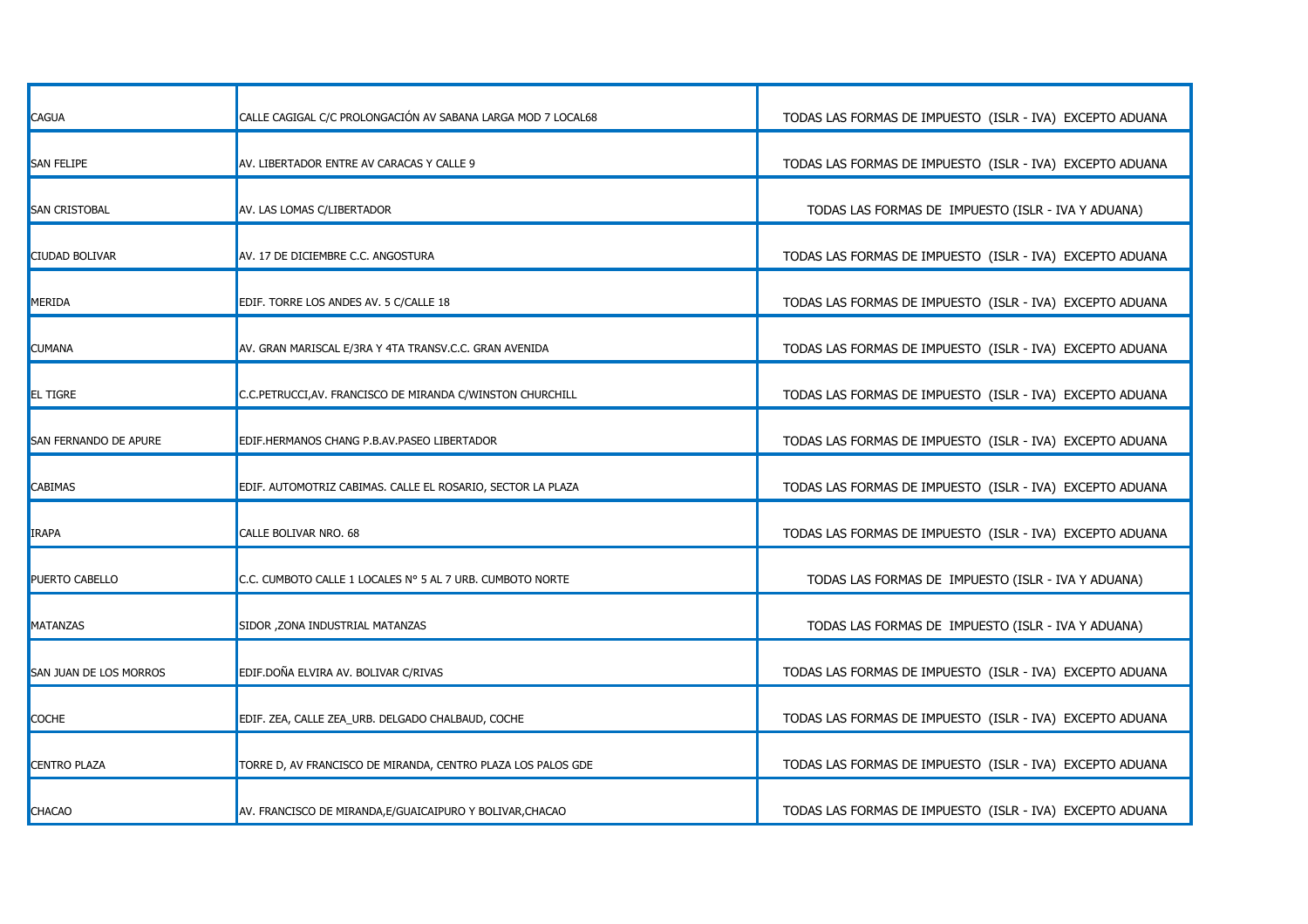| <b>CAJA INTERNA</b>         | EDIF MERCANTIL Nº 1, PISO 21, AV ANDRÉS BELLO CON AV EL LAGO                                                                                                   | TODAS LAS FORMAS DE IMPUESTO (ISLR - IVA) EXCEPTO ADUANA |
|-----------------------------|----------------------------------------------------------------------------------------------------------------------------------------------------------------|----------------------------------------------------------|
| GUATIRE                     | EDIF. OFICENTRO LOCAL 13 AV. MIRANDA                                                                                                                           | TODAS LAS FORMAS DE IMPUESTO (ISLR - IVA) EXCEPTO ADUANA |
| CATIA LA MAR                | EDIF. ELENA AV. PPAL C/CALLE 9 URB. LA ATLANTIDA                                                                                                               | TODAS LAS FORMAS DE IMPUESTO (ISLR - IVA Y ADUANA)       |
| <b>BARCELONA</b>            | CALLE MATURIN C/AYACUCHO NRO. 16-80 FTE. PLAZA BOLIVAR                                                                                                         | TODAS LAS FORMAS DE IMPUESTO (ISLR - IVA Y ADUANA)       |
| CARUPANO                    | CALLE MARIÑO ,FRENTE A LA PLAZA COLON EDIF. MARY                                                                                                               | TODAS LAS FORMAS DE IMPUESTO (ISLR - IVA) EXCEPTO ADUANA |
| ANACO                       | EDIF. MERCANTIL AV. ZULIA NRO. 12-106                                                                                                                          | TODAS LAS FORMAS DE IMPUESTO (ISLR - IVA) EXCEPTO ADUANA |
| LA TRINIDAD                 | CALLE AMANA CON CALLE SAN PEDRO. LA TINIDAD                                                                                                                    | TODAS LAS FORMAS DE IMPUESTO (ISLR - IVA) EXCEPTO ADUANA |
| <b>GLORIAS PATRIAS</b>      | AV.3 INDEPENDENCIA E/ CALLE 30 Y 31 AL LADO COMERCIAL YAMIL                                                                                                    | TODAS LAS FORMAS DE IMPUESTO (ISLR - IVA) EXCEPTO ADUANA |
| LA CONCORDIA                | AV 8 CRUCE CON CALLE 19 DE ABRIL ZP 5001 LA CONCORDIA                                                                                                          | TODAS LAS FORMAS DE IMPUESTO (ISLR - IVA) EXCEPTO ADUANA |
| ZONA INDUSTRIAL VALENCIA    | C.C. ARA, NAVE B, PROLONG.AV. MICHELENA                                                                                                                        | TODAS LAS FORMAS DE IMPUESTO (ISLR - IVA Y ADUANA)       |
| <b>AVENIDA BOLIVAR</b>      | C.P.CABRIALES, TORRE BANAVEN AV. BOLIVAR NORTE                                                                                                                 | TODAS LAS FORMAS DE IMPUESTO (ISLR - IVA) EXCEPTO ADUANA |
| LA COROMOTO                 | CALLE MÉRIDA CRUCE CON CALLE COLÓN, C.C. LA COROMOTO, EDIFICIO PIN ARAGUA, LA COROMOTO,<br>MARACAY, PARROQUIA LA TACARIGUAS, MUNICIPIO GIRARDOT, ESTADO ARAGUA | TODAS LAS FORMAS DE IMPUESTO (ISLR - IVA) EXCEPTO ADUANA |
| <b>SAN CARLOS</b>           | AV. RICAURTEC/CALLE ALEGRIA EDIF LENALIM                                                                                                                       | TODAS LAS FORMAS DE IMPUESTO (ISLR - IVA) EXCEPTO ADUANA |
| AV. LIBERTADOR-BARQUISIMETO | ZONA INDUSTRIAL C.I.LIBERTADOR LOC.11 AV. LIBERT.C/CALLE 30                                                                                                    | TODAS LAS FORMAS DE IMPUESTO (ISLR - IVA Y ADUANA)       |
| Cua                         | CC EMPRESARIAL LOCAL 3 Y 4. AV PERIMENTAL CON AV LOS PROCERE                                                                                                   | TODAS LAS FORMAS DE IMPUESTO (ISLR - IVA) EXCEPTO ADUANA |
| Coro                        | EDIF. DON LUIS, CALLE FALCON E/COLINA E ITURBE                                                                                                                 | TODAS LAS FORMAS DE IMPUESTO (ISLR - IVA Y ADUANA)       |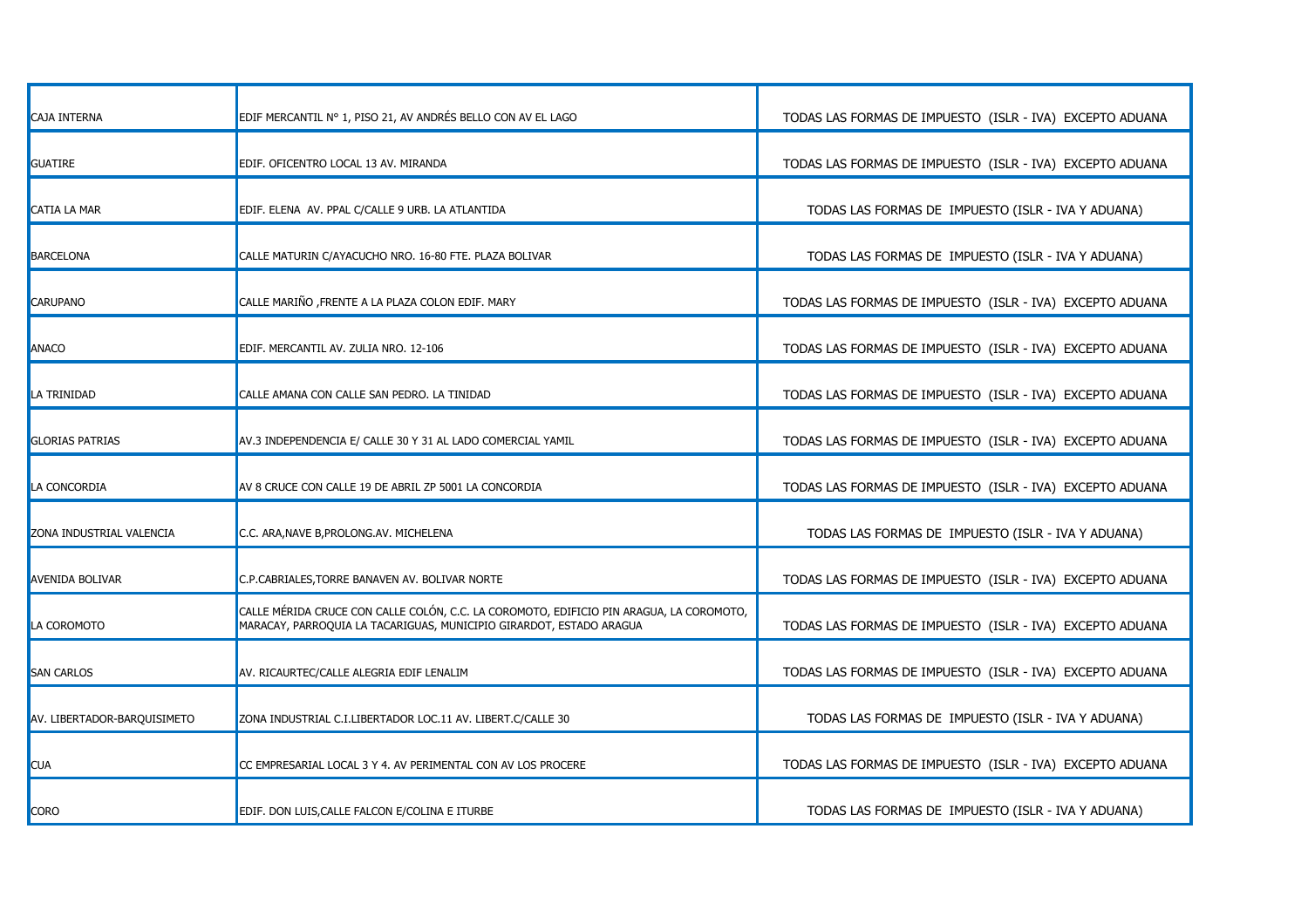| <b>VILLA DE CURA</b>   | CALLE PAEZ C/DR. RANGEL                                                                                                                     | TODAS LAS FORMAS DE IMPUESTO (ISLR - IVA) EXCEPTO ADUANA |
|------------------------|---------------------------------------------------------------------------------------------------------------------------------------------|----------------------------------------------------------|
| VILLA DEL ROSARIO      | CALLE 18 DE OCTUBRE C/18 DE OCTUBRE Y RICAURTE, ED. UGAVI                                                                                   | TODAS LAS FORMAS DE IMPUESTO (ISLR - IVA) EXCEPTO ADUANA |
| ESTE-BARQUISIMETO      | AV.20 E/CALLES 12 Y 13 LOCALES 12-66                                                                                                        | TODAS LAS FORMAS DE IMPUESTO (ISLR - IVA) EXCEPTO ADUANA |
| <b>TURMERO</b>         | CONJ. RES. MARIÑO, CALLE MARIÑO E/RICAURTE Y BERMUDEZ                                                                                       | TODAS LAS FORMAS DE IMPUESTO (ISLR - IVA) EXCEPTO ADUANA |
| CALABOZO               | EDIF. TRABUCO, CALLE 12 E/11 Y 12                                                                                                           | TODAS LAS FORMAS DE IMPUESTO (ISLR - IVA) EXCEPTO ADUANA |
| LAS GARZAS             | C.C. FUMICENTRO, AV. INTERCOMUNAL ANDRES BELLO SEC. LAS GARZAS                                                                              | TODAS LAS FORMAS DE IMPUESTO (ISLR - IVA Y ADUANA)       |
| 4 DE MAYO              | PROLONG. AV. 4 DE MAYO CON MACANAO                                                                                                          | TODAS LAS FORMAS DE IMPUESTO (ISLR - IVA Y ADUANA)       |
| SAN FELIX              | EDIF. MERCANTIL CARRERA 5 NRO.74                                                                                                            | TODAS LAS FORMAS DE IMPUESTO (ISLR - IVA) EXCEPTO ADUANA |
| ACARIGUA               | AV. ALIANZA E/28 Y 29                                                                                                                       | TODAS LAS FORMAS DE IMPUESTO (ISLR - IVA) EXCEPTO ADUANA |
| AV. ARAGUA             | AV. ARAGUA CENTRO COMERCIAL LOS JARDINES LOCALES 9,10,11 Y 12. MARACAY, ESTADO ARAGUA,<br>MUNICIPIO GIRARDOT, PARROQUIA JOSE CASANOVA GODOY | TODAS LAS FORMAS DE IMPUESTO (ISLR - IVA) EXCEPTO ADUANA |
| <b>GUACARA</b>         | AV. BOLIVAR C/CALLE AREVALO GONZALEZ, RES. OMAR-GUZ                                                                                         | TODAS LAS FORMAS DE IMPUESTO (ISLR - IVA) EXCEPTO ADUANA |
| <b>EL RECREO</b>       | AV BOLIVAR NORTE, EDIF BCO MERCANTIL DIAGONAL TEATRO GUAPARO                                                                                | TODAS LAS FORMAS DE IMPUESTO (ISLR - IVA) EXCEPTO ADUANA |
| VALLE DE LA PASCUA     | C.C. DOÑA SALMA, AV. LIBERTADOR SUR E/C. BOLIVAR Y EL ROBLE                                                                                 | TODAS LAS FORMAS DE IMPUESTO (ISLR - IVA) EXCEPTO ADUANA |
| <b>JUAN GRIEGO</b>     | AV. JESUS LEANDRO EDIF. MERCANTIL                                                                                                           | TODAS LAS FORMAS DE IMPUESTO (ISLR - IVA) EXCEPTO ADUANA |
| <b>BOULEVARD SUCRE</b> | EDIF. EUGENIA CALLE SUCRE NRO.64                                                                                                            | TODAS LAS FORMAS DE IMPUESTO (ISLR - IVA) EXCEPTO ADUANA |
| <b>HIGUEROTE</b>       | EDIF. ANTA D, AV. 3                                                                                                                         | TODAS LAS FORMAS DE IMPUESTO (ISLR - IVA) EXCEPTO ADUANA |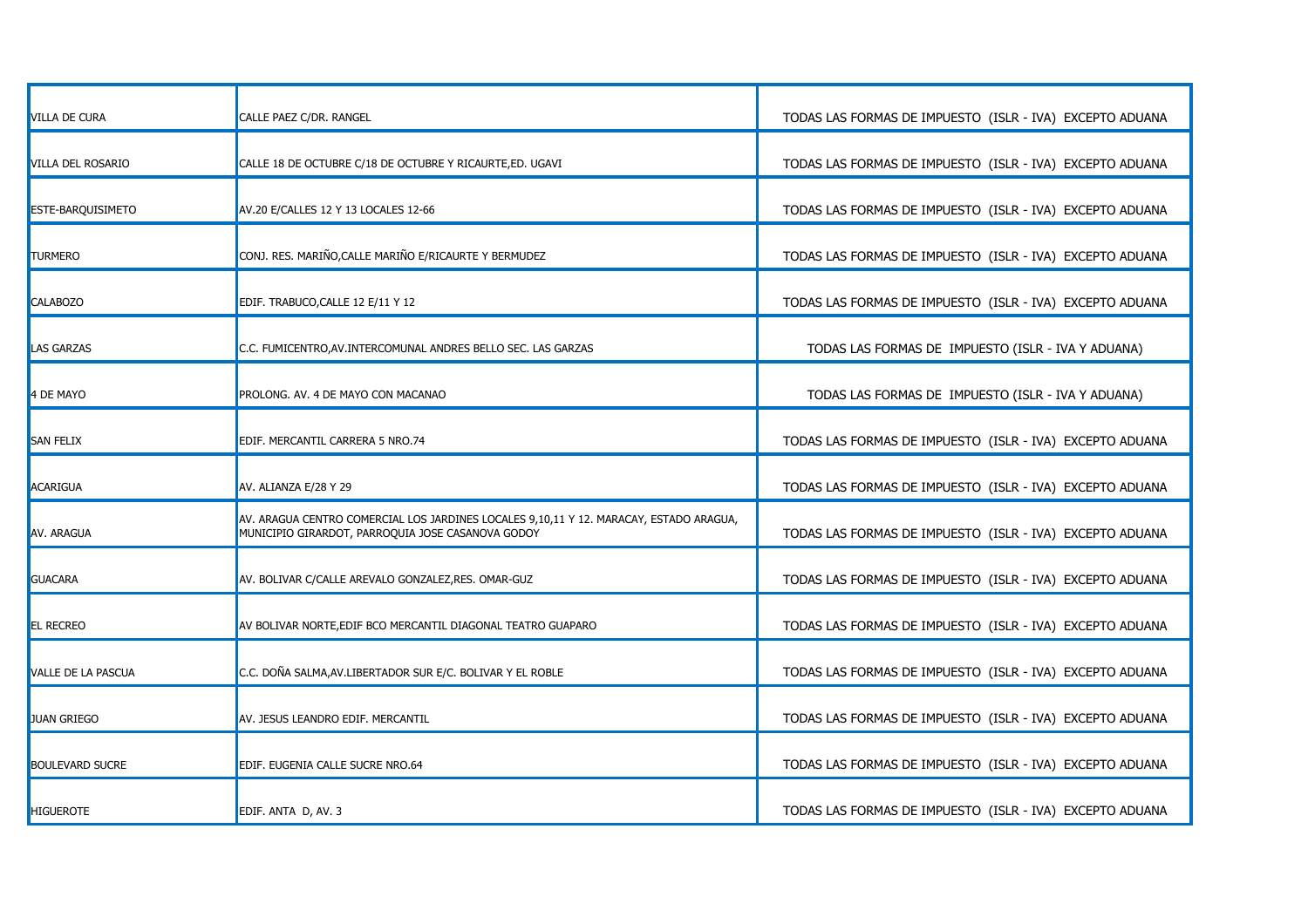| AV. BERMUDEZ           | AV. BERMUDEZ C/CALLE GUTIERREZ, EDIF. MERCANTIL              | TODAS LAS FORMAS DE IMPUESTO (ISLR - IVA Y ADUANA)       |
|------------------------|--------------------------------------------------------------|----------------------------------------------------------|
| <b>EL VIGIA</b>        | EDIF. MERCANTIL LOCAL COMERCIAL 3-105, AV. BOLIVAR           | TODAS LAS FORMAS DE IMPUESTO (ISLR - IVA) EXCEPTO ADUANA |
| UNARE                  | EDIF S.VENANZIO UDAD DE DESARROLLO 305 AV N-S-4 Z.INDUSTRIAL | TODAS LAS FORMAS DE IMPUESTO (ISLR - IVA Y ADUANA)       |
| <b>PASEO ORINOCO</b>   | <b>ENTRE CALLES ORINOCO Y ZARAZA</b>                         | TODAS LAS FORMAS DE IMPUESTO (ISLR - IVA Y ADUANA)       |
| <b>FILA DE MARICHE</b> | EDIF. LOS DIAZ CARRETERA PETARE-SANTA LUCIA KM.9             | TODAS LAS FORMAS DE IMPUESTO (ISLR - IVA) EXCEPTO ADUANA |
| PLAZA FLORES           | CALLE RICAURTE, CRUCE CON CALLE COMERCIO, EDIF. CUMBOTO, PB  | TODAS LAS FORMAS DE IMPUESTO (ISLR - IVA Y ADUANA)       |
| LA CHINITA             | C.C. CIUDAD CHINITA, AV.15 (DELICIAS) C/CALLE 93             | TODAS LAS FORMAS DE IMPUESTO (ISLR - IVA Y ADUANA)       |
| <b>TUREN</b>           | CALLE 11, ENTRE CARRERAS 3 Y 4                               | TODAS LAS FORMAS DE IMPUESTO (ISLR - IVA) EXCEPTO ADUANA |
| LA CASTELLANA          | AV. PPAL DE LA CASTELLANA.                                   | TODAS LAS FORMAS DE IMPUESTO (ISLR - IVA) EXCEPTO ADUANA |
| <b>CABUDARE</b>        | C.C TEREPAIMA II, MODULO "A", CABUDARE                       | TODAS LAS FORMAS DE IMPUESTO (ISLR - IVA) EXCEPTO ADUANA |
| <b>CHARALLAVE</b>      | C.C.TAMANACO TUY P.B. L68,69,70,73,Y 74                      | TODAS LAS FORMAS DE IMPUESTO (ISLR - IVA) EXCEPTO ADUANA |
| <b>EL TIGRITO</b>      | CTRO.EMPRES.LONGO P.B. LOC.1 EL TIGRITO EDO ANZOATEGUI       | TODAS LAS FORMAS DE IMPUESTO (ISLR - IVA) EXCEPTO ADUANA |
| <b>MACHIQUES</b>       | CALLE EL REGISTO C/CALLE OCCIDENTE                           | TODAS LAS FORMAS DE IMPUESTO (ISLR - IVA) EXCEPTO ADUANA |
| DELICIAS II            | EDIF. MERCANTIL URB ANDRÉS BELLO, AV PPAL LAS DELICIAS       | TODAS LAS FORMAS DE IMPUESTO (ISLR - IVA) EXCEPTO ADUANA |
| MAIQUETIA              | C.C. LITORAL PB. L13 Y 14 AV. SOUBLETTE                      | TODAS LAS FORMAS DE IMPUESTO (ISLR - IVA Y ADUANA)       |
| Los Ruices             | CENTRO EMPRESARIAL LOS RUICES, AV. DIEGO CISNEROS            | TODAS LAS FORMAS DE IMPUESTO (ISLR - IVA) EXCEPTO ADUANA |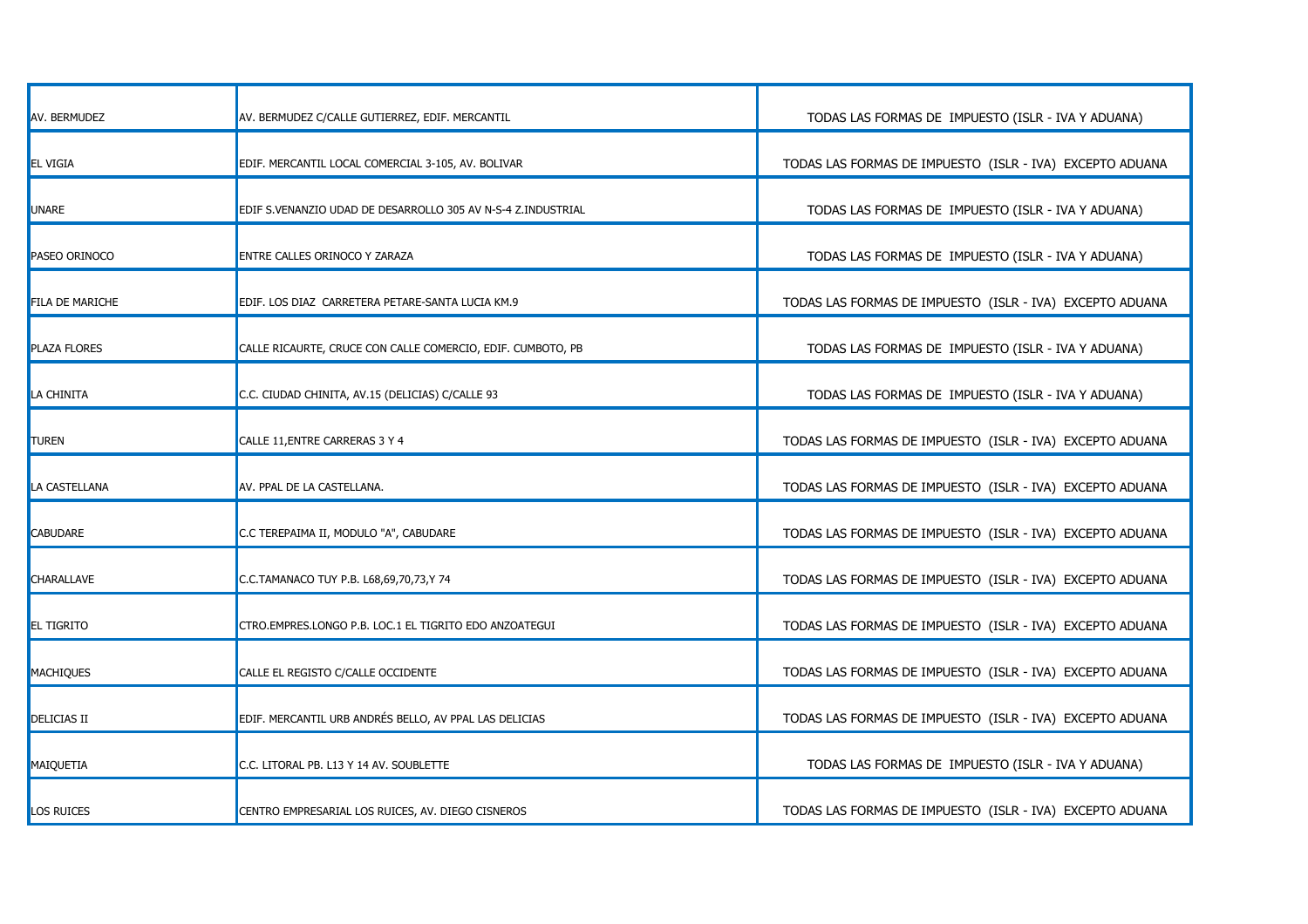| <b>GUARAGUAO</b>            | EDF. CORPOVEN, PTO. LACRUZ                                   | TODAS LAS FORMAS DE IMPUESTO (ISLR - IVA Y ADUANA)       |
|-----------------------------|--------------------------------------------------------------|----------------------------------------------------------|
| CORP. REF. PUERTO LA CRUZ   | FINAL CALLE EL TALADRO, EL PENSIL, PUERTO LA CRUZ            | TODAS LAS FORMAS DE IMPUESTO (ISLR - IVA) EXCEPTO ADUANA |
| CORP. PUNTA DE MATA MATURIN | CAMPO ROJO OF.CORPOVEN EDF.1 DETRAS GUARDIA NACIONAL MATURIN | TODAS LAS FORMAS DE IMPUESTO (ISLR - IVA) EXCEPTO ADUANA |
| <b>CAMPO NORTE</b>          | EMPRESA CORPOVEN CAMPO NORTE ANACO                           | TODAS LAS FORMAS DE IMPUESTO (ISLR - IVA) EXCEPTO ADUANA |
| CORP PROTINAL               | AV. EUGENIO MENDOZA. FTE. STADIUM JOSE B. PEREZ              | TODAS LAS FORMAS DE IMPUESTO (ISLR - IVA) EXCEPTO ADUANA |
| <b>PETROZUATA</b>           | CCMT, PISO 2 AV.INTERCOMUNAL ANDRES BELLO SECTOR LAS GARZAS  | TODAS LAS FORMAS DE IMPUESTO (ISLR - IVA Y ADUANA)       |
| <b>CARIPITO</b>             | AV. BOLIVAR SECTOR CAMPO LA FLORIDA C.C.JUMBO LOCAL 3 CARIPI | TODAS LAS FORMAS DE IMPUESTO (ISLR - IVA) EXCEPTO ADUANA |
| LAS TEJERIAS                | C.C.LAS INDUSTRIAS ENTRADA ZONA IND. LAS TEJERIAS            | TODAS LAS FORMAS DE IMPUESTO (ISLR - IVA) EXCEPTO ADUANA |
| EL MORICHAL                 | EMPRESA LAAGOVEN MORICHAL EDO. MONAGAS                       | TODAS LAS FORMAS DE IMPUESTO (ISLR - IVA) EXCEPTO ADUANA |
| VICSON VALENCIA             | CALLE 1RA. ZONA IND. SUR VALENCIA.                           | TODAS LAS FORMAS DE IMPUESTO (ISLR - IVA) EXCEPTO ADUANA |
| CENTRAL EL PALMAR           | CARRETERA NACIONAL LA ENCRUCIJADA, SAN MATEO.                | TODAS LAS FORMAS DE IMPUESTO (ISLR - IVA) EXCEPTO ADUANA |
| <b>QUIBOR</b>               | AV. PEDRO LEON TORRES ENTRE 9V Y 10, RES. IRENE              | TODAS LAS FORMAS DE IMPUESTO (ISLR - IVA) EXCEPTO ADUANA |
| TOVAR                       | AV.CRISTOBAL MENDOZA ED.ECHEVARRIA MCP.TOVAR                 | TODAS LAS FORMAS DE IMPUESTO (ISLR - IVA) EXCEPTO ADUANA |
| CORPORACION FIRESTONE       | AV.HUMBERTO CHELI, CRUCE CON CARRETERA NACIONAL LOS GUAYOS   | TODAS LAS FORMAS DE IMPUESTO (ISLR - IVA) EXCEPTO ADUANA |
| PUNTA DE MATA II            | EDF.MERCANTIL, URB. RAUL LEONI, CARRETERA MATURIN            | TODAS LAS FORMAS DE IMPUESTO (ISLR - IVA) EXCEPTO ADUANA |
| UPATA                       | EDF.CES CALLE CARONI CON UONQUEN URB.BICENTENARIO            | TODAS LAS FORMAS DE IMPUESTO (ISLR - IVA) EXCEPTO ADUANA |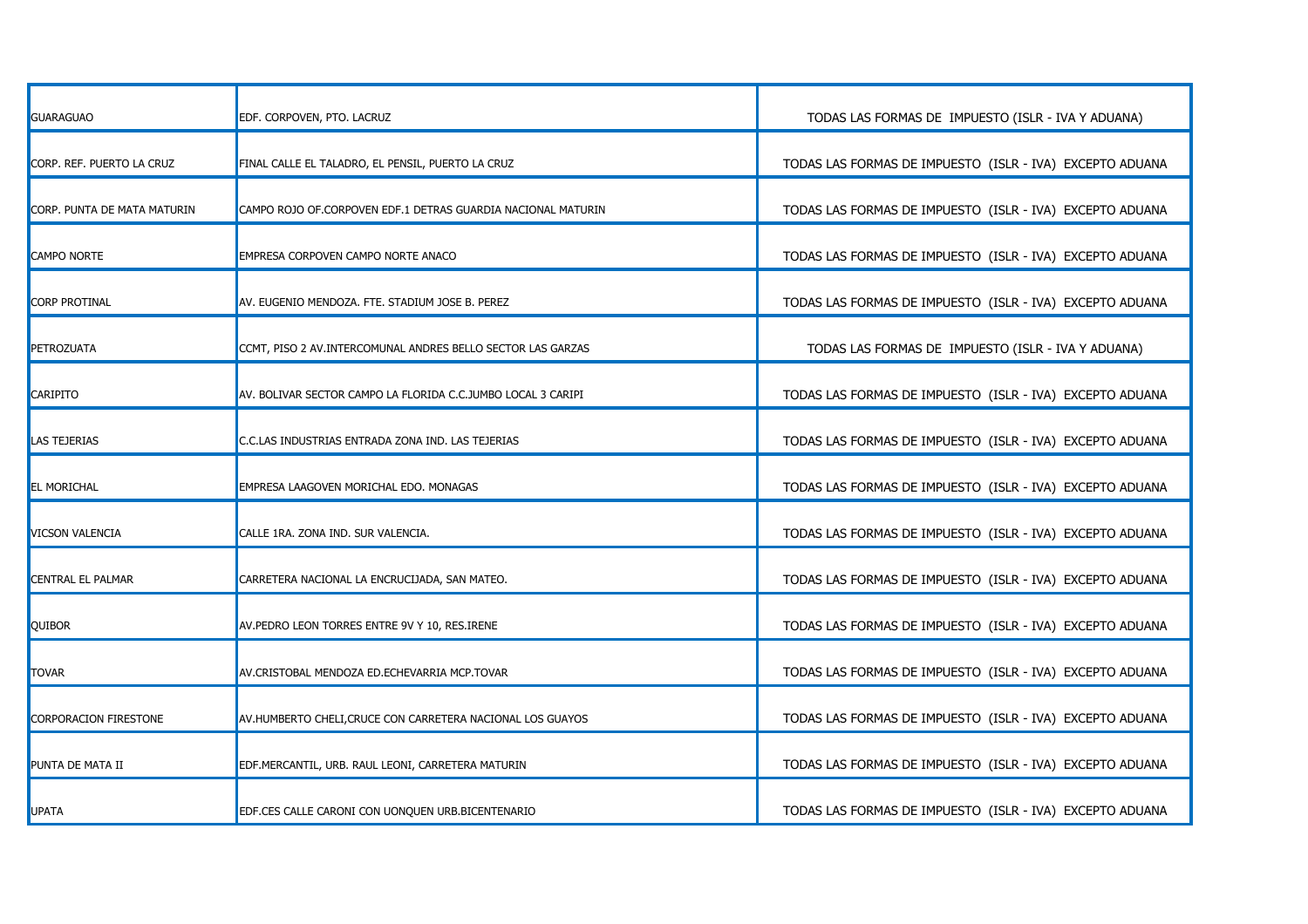| <b>BACHAQUERO</b>       | AV.BOLIVAR SECTOR EL MURO, MCPIO VALMORE RODRIGUEZ                                         | TODAS LAS FORMAS DE IMPUESTO (ISLR - IVA) EXCEPTO ADUANA |
|-------------------------|--------------------------------------------------------------------------------------------|----------------------------------------------------------|
| CORPORACION HEINZ       | CARRETERA NACIONAL GUACARA SAN JOAQUIN VALENCIA                                            | TODAS LAS FORMAS DE IMPUESTO (ISLR - IVA) EXCEPTO ADUANA |
| <b>EL PALITO</b>        | CARRETERA MORON CORO REFINERIA EL PALITO EDF.ADM.CORPOVEN                                  | TODAS LAS FORMAS DE IMPUESTO (ISLR - IVA) EXCEPTO ADUANA |
| <b>CENTRO MEDICO II</b> | C JUAN VILLEGAS CENTRO MEDICO DE CARACAS PB SAN BERNARDINO                                 | TODAS LAS FORMAS DE IMPUESTO (ISLR - IVA) EXCEPTO ADUANA |
| MENE GRANDE             | CTRO.COMER.MANZAR AV.INDEPENDENCIA ENTRE 1Y2 TRANSV.                                       | TODAS LAS FORMAS DE IMPUESTO (ISLR - IVA) EXCEPTO ADUANA |
| <b>COLONIA TOVAR</b>    | C.C. SAN MARTIN TOURS AV.PPAL DE LA COLONIA TOVAR                                          | TODAS LAS FORMAS DE IMPUESTO (ISLR - IVA) EXCEPTO ADUANA |
| C.C. MONAGAS PLAZA      | C.C. MONAGAS PLAZA, AV. ALIRIO UGARTE PELAYO                                               | TODAS LAS FORMAS DE IMPUESTO (ISLR - IVA Y ADUANA)       |
| COLONCITO               | CARRERA 4 Nº73, VIA PANAMERICANA, COLONCITO                                                | TODAS LAS FORMAS DE IMPUESTO (ISLR - IVA) EXCEPTO ADUANA |
| INTEVEP                 | SECTOR EL TAMBOR, LOS TEQUES, SEDE INTEVEP                                                 | TODAS LAS FORMAS DE IMPUESTO (ISLR - IVA) EXCEPTO ADUANA |
| D.H.L.                  | ANTIGUO AEROPUERTO DE MAIQUETIA                                                            | TODAS LAS FORMAS DE IMPUESTO (ISLR - IVA Y ADUANA)       |
| SAN JUAN DE COLON       | C/4 VIA PANAMERICANA CON CARRERA 4                                                         | TODAS LAS FORMAS DE IMPUESTO (ISLR - IVA) EXCEPTO ADUANA |
| TARIBA                  | CARRERA 5 CON ESQUINA CALLE 6                                                              | TODAS LAS FORMAS DE IMPUESTO (ISLR - IVA) EXCEPTO ADUANA |
| ZONA INDUSTRIAL II      | 3RA.Y 7MA.CIRCUNV.DEL SOL Nº2(AL LADO HOTEL INTERNACIONAL)                                 | TODAS LAS FORMAS DE IMPUESTO (ISLR - IVA Y ADUANA)       |
|                         | UNIVERSIDAD CATOLICA ANDRES BELLO EDF.LAS AULAS, ENTRE MODULOS 5 Y 6, UCAB, URB. MONTALBAN | TODAS LAS FORMAS DE IMPUESTO (ISLR - IVA) EXCEPTO ADUANA |
| <b>CARORA</b>           | C.C. INPAMARCA, AV. FRANCISCO DE MIRANDA                                                   | TODAS LAS FORMAS DE IMPUESTO (ISLR - IVA) EXCEPTO ADUANA |
| PARAMILLO               | C.C. LOS ANDES, LOCAL 13 ZONA INDUSTRIAL DE PARAMILLO                                      | TODAS LAS FORMAS DE IMPUESTO (ISLR - IVA) EXCEPTO ADUANA |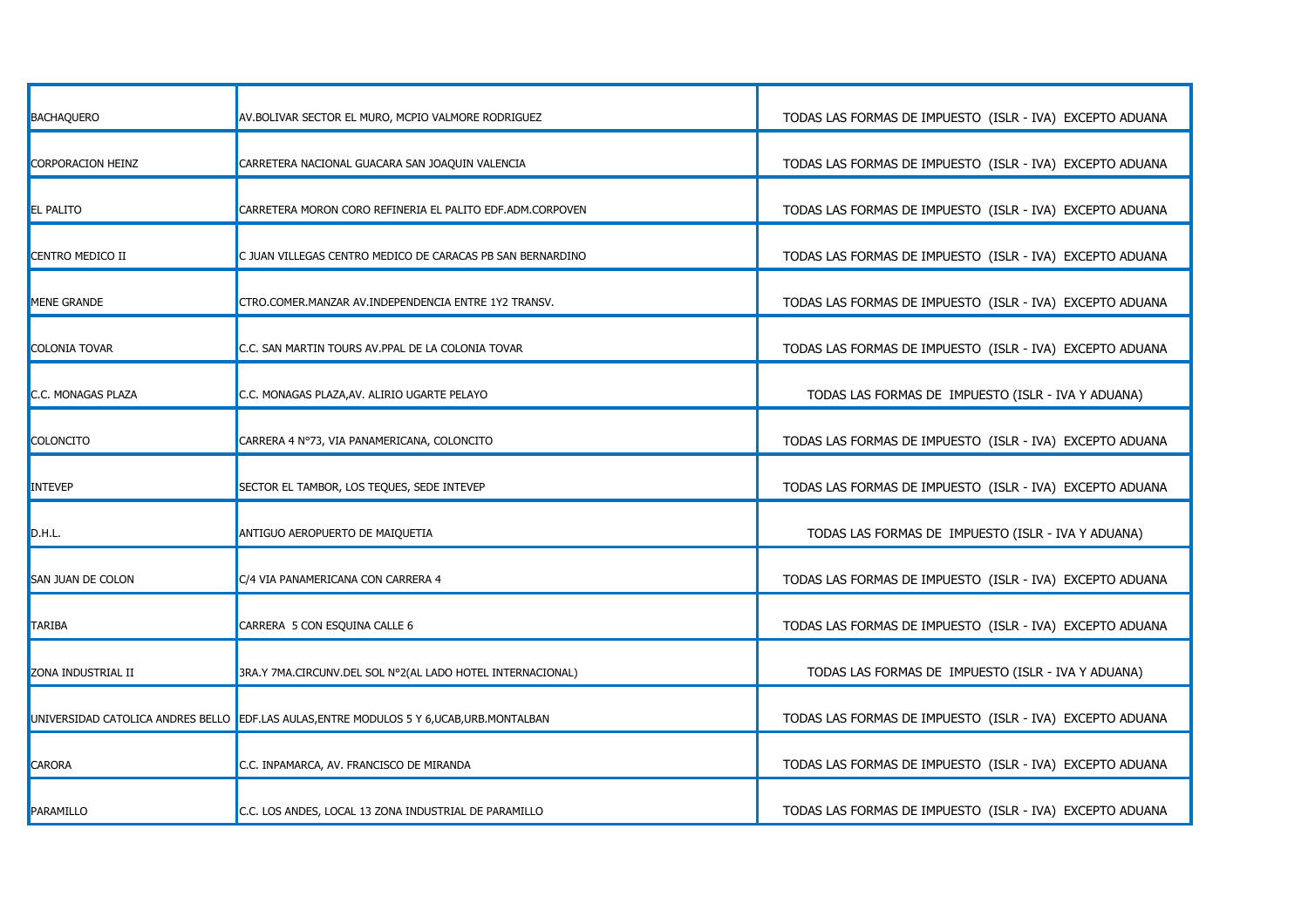| CORPORATIVA SERAVICA         | ZONA INDUSTRIAL SANTA ROSALIA AV.11 NORTE Nº7, CAGUA                     | TODAS LAS FORMAS DE IMPUESTO (ISLR - IVA) EXCEPTO ADUANA |
|------------------------------|--------------------------------------------------------------------------|----------------------------------------------------------|
| CORP PLUMROSE                | EDF. PLUMROSE, FINAL AV. MILAN LOS RUICES SUR, CARACAS.                  | TODAS LAS FORMAS DE IMPUESTO (ISLR - IVA) EXCEPTO ADUANA |
| COORP. PLUMROSE CAGUA        | CARRETERA NACIONAL DE CAGUA, LA VILLA Z.I. LA VEGA                       | TODAS LAS FORMAS DE IMPUESTO (ISLR - IVA) EXCEPTO ADUANA |
| C. PETROLERA AMERIVEN        | CEN. EMPRE. BAHIA POZUELO, TORRE A.PISO 4, AV. NUEV. ESPARTA             | TODAS LAS FORMAS DE IMPUESTO (ISLR - IVA) EXCEPTO ADUANA |
| <b>SAN FRANCISCO</b>         | EDIF. 5, SAN FRANCISCO A SOCIEDAD. AV. UNIVERSIDAD                       | TODAS LAS FORMAS DE IMPUESTO (ISLR - IVA) EXCEPTO ADUANA |
| <b>EMP. MAKRO MATURIN</b>    | AV.ALIRIO UGARTE PELAYO, FRENTE AL HOTEL STAUFFER                        | TODAS LAS FORMAS DE IMPUESTO (ISLR - IVA) EXCEPTO ADUANA |
| 5 DE JULIO MARACAIBO         | A LA AV 5 DE JULIO CON LA 9B FRENTE A LA ESTANCIA. EDIFICIO BUENOS AIRES | TODAS LAS FORMAS DE IMPUESTO (ISLR - IVA) EXCEPTO ADUANA |
| ANIMAS                       | AV. URDANETA, ESQ. ANIMAS, EDIF. INTERBANK.                              | TODAS LAS FORMAS DE IMPUESTO (ISLR - IVA) EXCEPTO ADUANA |
| PROPATRIA                    | C.C. PROPATRIA, NIVEL 3 BLOQUE C. PROPATRIA                              | TODAS LAS FORMAS DE IMPUESTO (ISLR - IVA) EXCEPTO ADUANA |
| <b>OFICINA ZARAZA</b>        | CALLE COMERCIO FRENTE A LA PLAZA BOLÍVAR, LOCAL DE AGRODIZA              | TODAS LAS FORMAS DE IMPUESTO (ISLR - IVA) EXCEPTO ADUANA |
| <b>LAS TAPIAS</b>            | C.C. LAS TAPIAS, LOCALES 9 Y 10, MERIDA                                  | TODAS LAS FORMAS DE IMPUESTO (ISLR - IVA) EXCEPTO ADUANA |
| LA CAÑADA                    | C.C. URDANETA, LOCALES 6 Y 7, CALLE PRINCIPAL, MARACAIBO                 | TODAS LAS FORMAS DE IMPUESTO (ISLR - IVA) EXCEPTO ADUANA |
| <b>MATURIN II</b>            | AV. ORINOCO CRUCE CON CALLE EL JUNCAL                                    | TODAS LAS FORMAS DE IMPUESTO (ISLR - IVA Y ADUANA)       |
| PETROZUATA II                | CARRETERA BARCELONA-PUERTO PÍRITU. COMPLEJO PETROZUATA.                  | TODAS LAS FORMAS DE IMPUESTO (ISLR - IVA) EXCEPTO ADUANA |
| HOSPITAL DE CLÍNICAS CARACAS | AV. PANTEÓN, EDF HOSPITAL DE CLÍNICAS CCS. SAN BERNARDINO.               | TODAS LAS FORMAS DE IMPUESTO (ISLR - IVA) EXCEPTO ADUANA |
| <b>CERVECERA REGIONAL</b>    | ZONA INDUSTRIAL SANTA ROSALÍA. CERVECERA REGIONAL.                       | TODAS LAS FORMAS DE IMPUESTO (ISLR - IVA) EXCEPTO ADUANA |